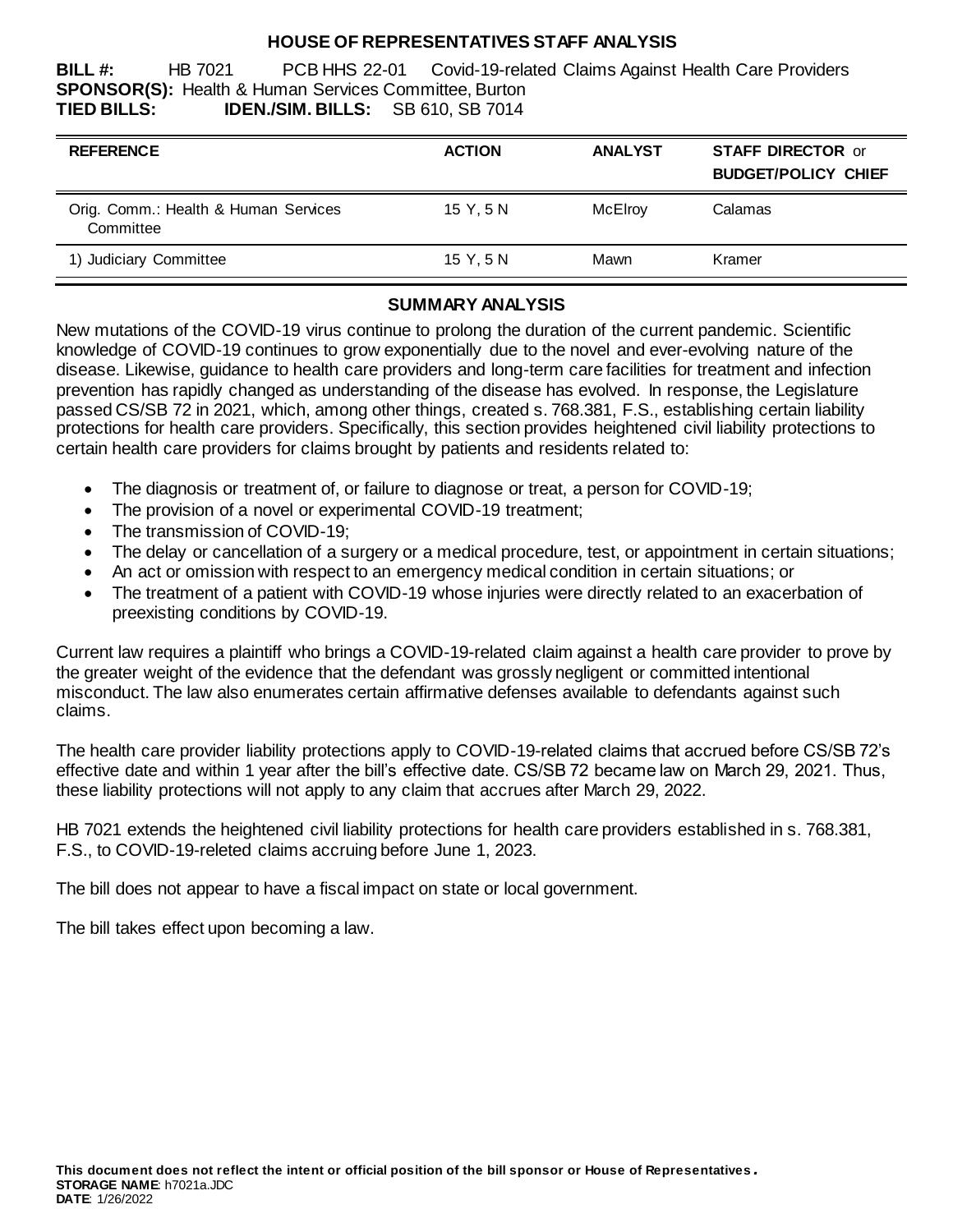### **FULL ANALYSIS**

# **I. SUBSTANTIVE ANALYSIS**

# A. EFFECT OF PROPOSED CHANGES:

## **Present Situation**

New mutations of the COVID-19 virus continue to prolong the duration of the current pandemic. Scientific knowledge of COVID-19 continues to grow exponentially due to the novel and ever-evolving nature of the disease. Likewise, guidance to health care providers and long-term care facilities for treatment and infection prevention has rapidly changed as understanding of the disease has evolved. In response, the Legislature passed CS/SB 72 in 2021, which, among other things, created s. 768.381, F.S., establishing certain liability protections for health care providers. Specifically, this section provides heightened civil liability protections to certain health care providers for civil liability claims based on a breach of duty owed to a patient or resident related to:

- The diagnosis or treatment of, or failure to diagnose or treat, a person for COVID-19;
- The provision of a novel or experimental COVID-19 treatment:
- The transmission of COVID-19;
- The delay or cancellation of a surgery or medical procedure, test, or appointment in certain situations;
- An act or omission with respect to an emergency medical condition, which act or omission was due to a lack of resources directly caused by the COVID-19 pandemic; or
- The treatment of a patient with COVID-19 whose injuries were directly related to an exacerbation of preexisting conditions by COVID-19.

The health care provider liability protection covers:

- Any activity, service, agency, or facility regulated by the Agency for Health Care Administration, including hospitals, health care clinics, nursing homes, assisted living facilities, and home health agencies.
- A clinical laboratory providing services in the state or services to health care providers in the state, if the clinical laboratory is certified by the Centers for Medicare and Medicaid Services under the federal Clinical Laboratory Improvement Amendments and the federal rules adopted thereunder.
- Federally qualified health care centers.
- Any site providing health care services which was established for the purpose of responding to the COVID-19 pandemic under any federal or state order, declaration, or waiver.
- Licensed acupuncturists, medical physicians, osteopathic physicians, chiropractors, podiatrists, naturopathic physicians, optometrists, nurses, pharmacists, dentists, dental hygienists, midwives, electrologists, massage therapists, opticians, physical therapists, psychologists, clinical social workers, mental health counselors, marriage and family therapists, speechlanguage pathologists, nursing home administrators, occupational therapists, respiratory therapists, dieticians, nutritionists, athletic trainers, orthotists, pedorthists, prosthetists, clinical laboratory personnel, medical physicists, radiological personnel, and home health aides;
- Clinical and non-clinical staff of licensed substance abuse and mental health providers.
- Licensed continuing care facilities.
- Pharmacies.

Under current law, a plaintiff bringing a COVID-19-related claim against a health care provider must:

- Plead the claim with particularity; and if the plaintiff fails to do so, the court must dismiss the complaint.
- Prove by the greater weight of the evidence that the defendant was grossly negligent or committed intentional misconduct.

Moreover, if a health care provider proves by the greater weight of the evidence the existence of an affirmative defense applicable to a specific COVID-19-related claim, the health care provider has no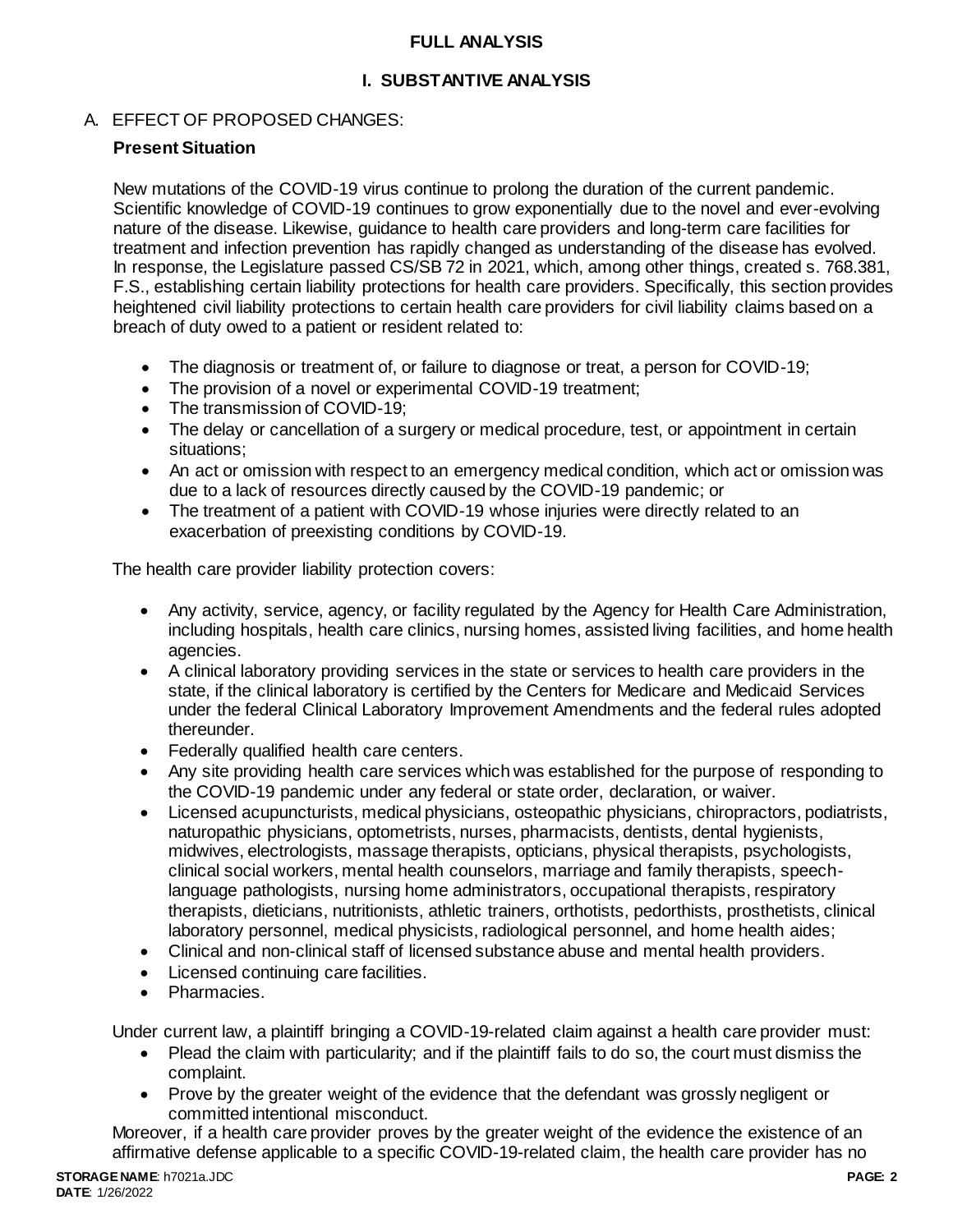liability for that claim. The affirmative defenses that may apply to a COVID-19-related claim include, in addition to other affirmative defenses recognized by law, the health care provider's:

- Substantial compliance with government-issued health standards specifically relating to COVID-19 or other relevant standards.
- Substantial compliance with government-issued health standards relating to infectious diseases in the absence of standards specifically applicable to COVID-19.
- Substantial compliance with any applicable government-issued health standards relating to COVID-19 or other relevant standards if the standards were in conflict.
	- Impossibility of substantial compliance with government-issued health standards because of:
		- o Widespread shortages of necessary supplies, materials, equipment, or personnel.
			- o Insufficient time to implement the standards.

The applicable statute of limitations for a COVID-19-related claim against a health care provider:

- Arising out of the transmission, diagnosis, or treatment of COVID-19 is one year after the later of the:
	- o Date of death due to COVID-19;
	- o Hospitalization related to COVID-19; or
	- o First diagnosis of COVID-19 which forms the basis of the action.
- Not arising out of the transmission, diagnosis, or treatment of COVID-19 is one year after the cause of action accrues.

The health care provider liability protections apply to COVID-19-related claims that accrued before CS/SB 72's effective date and within 1 year after the bill's effective date. CS/SB 72 became law on March 29, 2021.<sup>1</sup> Thus, these liability protections will not apply to any COVID-19-related claim that accrues after March 29, 2022.

#### **Effect of Proposed Bill**

HB 7021 extends the heightened civil liability protections for health care providers established in s. 768.381, F.S., to COVID-19-related claims that accrue before June 1, 2023.<sup>2</sup>

The bill takes effect upon becoming a law.

- B. SECTION DIRECTORY:
	- **Section 1:** Amends s. 768.381, F.S., relating to COVID-19-related claims against health care providers.

**Section 2:** Provides an effective date of upon becoming a law.

 $\overline{a}$ <sup>1</sup> *See* ch. 2021-1, Laws of Fla.

**STORAGE NAME**: h7021a.JDC **PAGE: 3 DATE**: 1/26/2022 <sup>2</sup> During the 2021 Special Session B, the Legislature enacted HB 1B which contained several COVID-19 specific provisions. Each of these provisions are set to expire on June 1, 2023. *See* ch. 2021-272, Laws of Fla.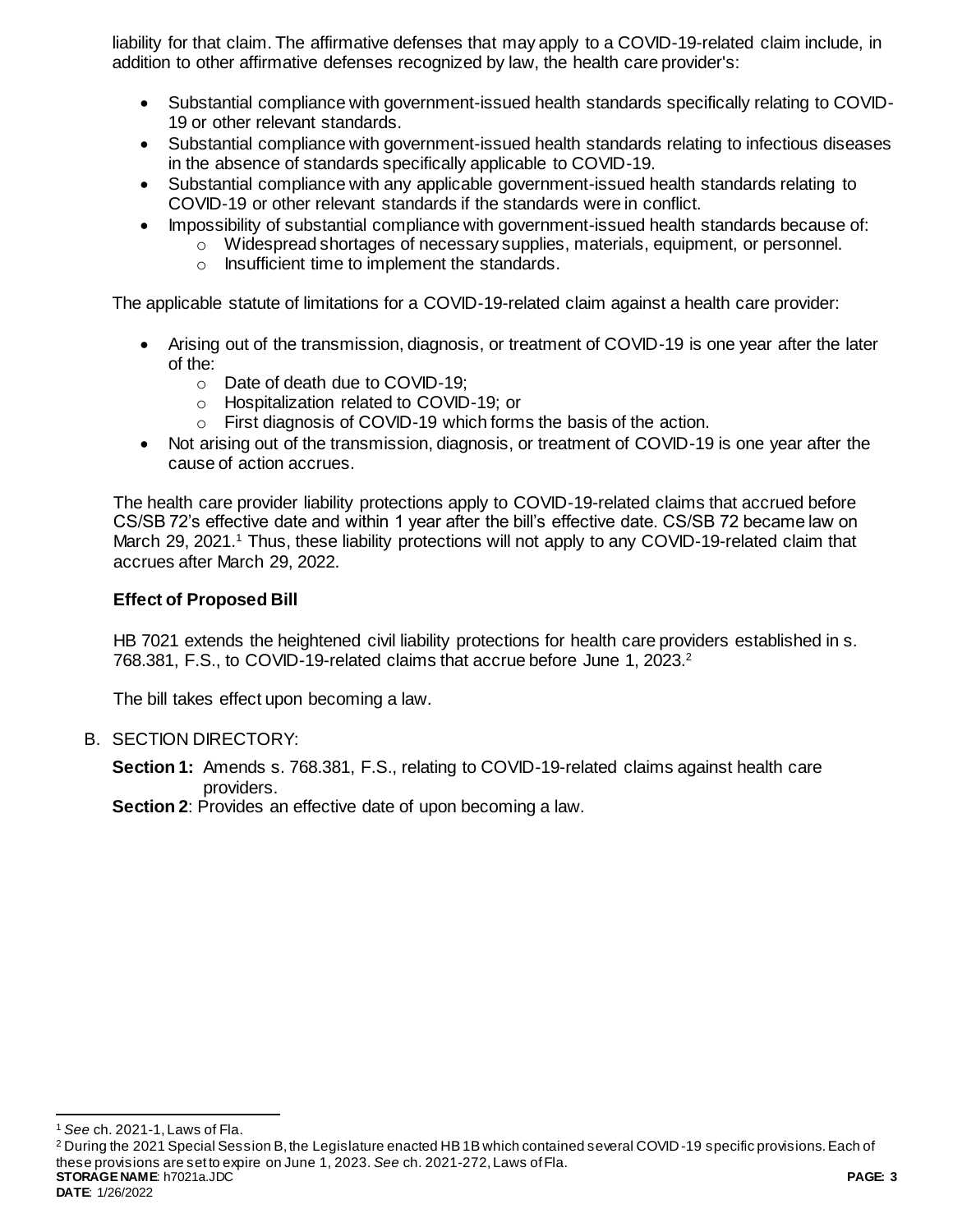#### **II. FISCAL ANALYSIS & ECONOMIC IMPACT STATEMENT**

## A. FISCAL IMPACT ON STATE GOVERNMENT:

1. Revenues:

None.

2. Expenditures:

The bill extends a COVID-19-related liability limitation for health care providers created by CS/SB 72 (2021), which may reduce the number of claims filed in the state court system.

# B. FISCAL IMPACT ON LOCAL GOVERNMENTS:

1. Revenues:

None.

2. Expenditures:

None.

C. DIRECT ECONOMIC IMPACT ON PRIVATE SECTOR:

The bill extends immunities and processes that may reduce the financial risk of health care providers and long-term care facilities during the COVID-19 pandemic. This may increase the likelihood that such providers and facilities will remain solvent through the pendency of the pandemic.

D. FISCAL COMMENTS:

None.

# **III. COMMENTS**

# A. CONSTITUTIONAL ISSUES:

1. Applicability of Municipality/County Mandates Provision:

Not Applicable. The bill does not appear to affect county or municipal governments.

2. Other:

# Access to Courts

The Florida Constitution provides that "[t]he courts shall be open to every person for redress of any injury, and justice shall be administered without sale, denial or delay."<sup>3</sup> In *Kluger v. White*, 281 So. 2d 1 (Fla. 1973), the Florida Supreme Court established a test to determine when the Legislature may restrict a judicial remedy. Where citizens have had a historical right of access to the courts, whether through statute or common law, the Legislature can only eliminate a judicial remedy under two circumstances. First, if it asserts a valid public purpose, the Legislature may restrict access to the courts if it provides a reasonable alternative to litigation.<sup>4</sup> Second, if the Legislature finds that there is an overpowering public necessity and that there is no alternative method for meeting that necessity, it may restrict access to the courts.<sup>5</sup>

CS/SB 72 (2021) made legislative findings of an overpowering public necessity, in light of the unprecedented nature of the COVID-19 pandemic. Moreover, HB CS/SB 72 (2021), HB 7021 does

 $\overline{a}$ 

<sup>3</sup> Art. I, s. 21, Fla. Const.

<sup>4</sup> *See Kluger*, 281 So. 2d at 4. 5 *Id.*